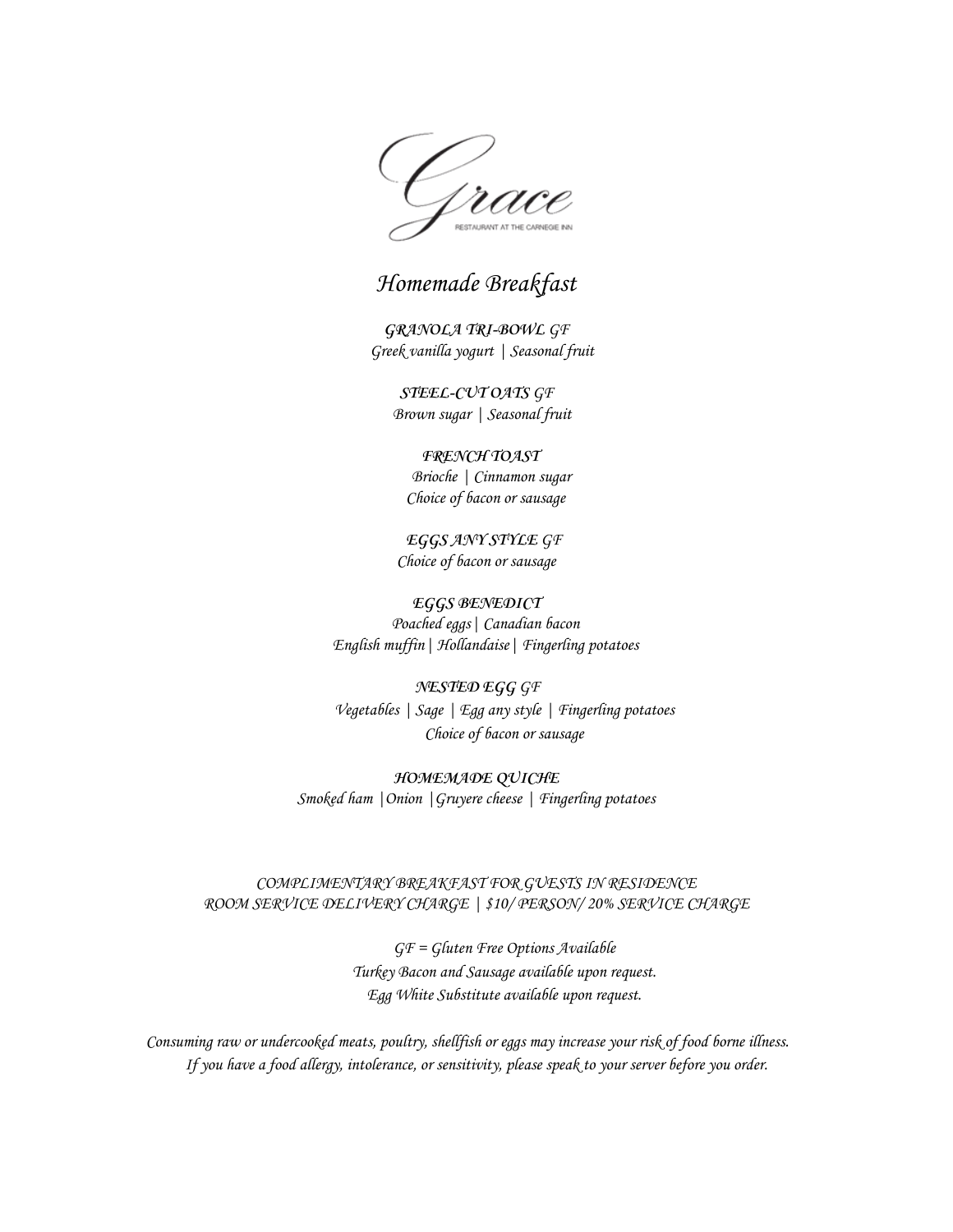

### *FIRST*

*OYSTERS ON THE HALF SHELL | Half dozen | Seasonal selection TUNA TARTARE | Lemon vinaigrette | Spring radishes | Cucumbers | Herb salad PÂTÉ OF WILD GAME | Pâté of Duck, Quail, Foie gras, & Pigeon | Cornichons | Pommery mustard TERRINE OF FOIE GRAS & 24 KARAT GOLD | Inlet of coco | Pickled cherries | Pine nut crumble |Brioche CRISPY PORK BELLY | Sweet soy glaze | Sushi rice | Daikon "kim chi" | Sesame PURÉE OF ASPARAGUS SOUP | Crème fraîche | Spring chives*

### *SECOND*

*GRACE SALAD| Gorgonzola | Apples | Roasted walnuts | Sherry vinaigrette* 

*WARM BRIE SALAD | Strawberry purée | Pine nuts | Blood orange vinaigrette* 

*PROSCIUTTO DE PARMA SALAD | Poppy seed vinaigrette | Parmesan Reggiano | Tear drop peppers* 

#### *THIRD*

*SEA SCALLOPS | Spring asparagus | Lemon panisse | Fresh herb butter sauce* 

*"WESTER ROSS" WILD SCOTTISH SALMON | Wild mushroom & thyme mushroom risotto | Strong Roots Farms Pea shoots* 

*WILD HALIBUT | Caramelized bok choy | Cauliflower & potato purée | Lemon beurre blanc* 

*JOYCE FARMS "POULET ROUGE" SPRING CHICKEN | Roasted spring vegetables & potatoes | Mornay sauce* 

*CERTIFIED ANGUS FILET MIGNON | Ricotta gnocchi | Roquefort sauce | Roasted tomato & mushrooms* 

*RACK OF SPRING LAMB| French mustard & herb crust | Red wine thyme sauce | CousCous* 

*HOUSEMADE RAVIOLI | Wild mushroom & goat cheese ravioli | Roasted cherry tomatoes | Parmesan-basil cream sauce*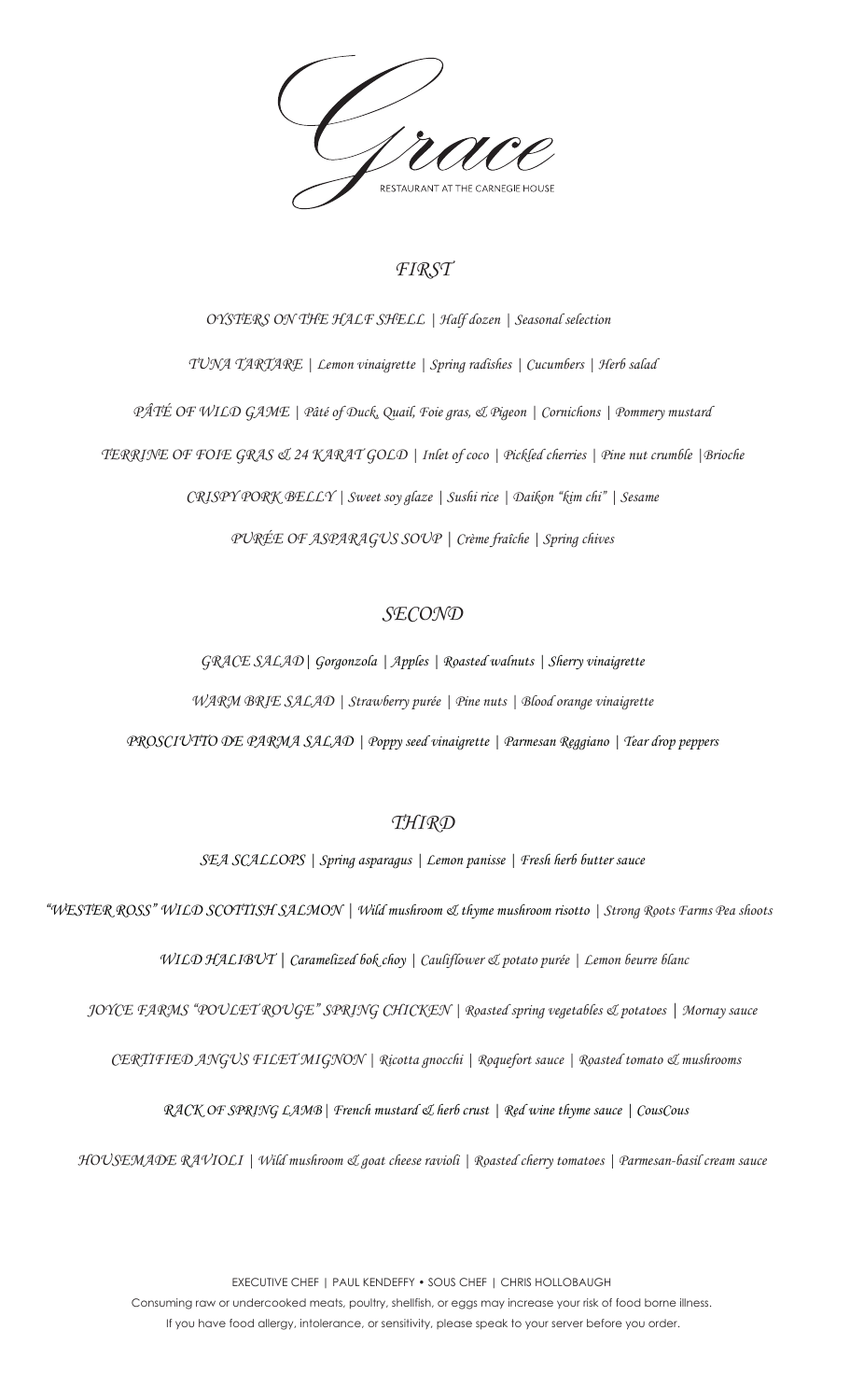

### *Specialt*

*Kentucky Velvet Buffalo Trace Bourbon, Velvet Falernum, Orange Bitters* 

*Nutty Manhattan*

*Makers Mark Whiskey, Frangelico, Aztec Chocolate Bitters, Over Ice* 

### *"Feature" Cocktail of the Week*

*Peach Tree Peach Crown Royal Whiskey, Ginger Ale, Bitters, Over Ice* 

*Old Fashioned Woodford Reserve, Bitters, Demarara, Orange Peel* 

*Basil Gimlet Hendrick's Gin, Lime Juice, Basil Simple Syrup, Up*

#### *Pear Martini*

*Grey Goose La Poire Vodka, Elderflower Liqueur, Fresh Lemon, Simple Syrup, Up*

#### *Beer*

*Bell's Two-Hearted IPA Victory Sour Monkey Tripel Kalamazoo Stout Yuengling Lager Corona Miller Lite St. Pauli Girl N.A.* 

*By the Glass* 

*White* 

*Riesling – Louis Guntrum– Germany Chardonnay – Duckhorn – Napa Sauvignon Blanc – Spy Valley "Satellite" – NZ Pinot Grigio – Lecthaler - Italy Sancerre – J.M. Crochet - France* 

#### *Bubbles*

*Prosecco – Ballata Split – Italy Blanc de Blanc – De Perriere – France Brut Champagne -- Veuve Clicquot – France* 

## *Red*

*Cabernet Sauvignon – Castoro – Paso Robles, CA Merlot – Ca 'Momi – Napa Valley , CA Malbec – Mosquita Muerta - Argentina Red Blend – Sughere di Frassinello – Italy Chianti DOCG – Lucere – Italy Shiraz – Molly Dooker The Boxer – NZ Pinot Noir – Calera – California*